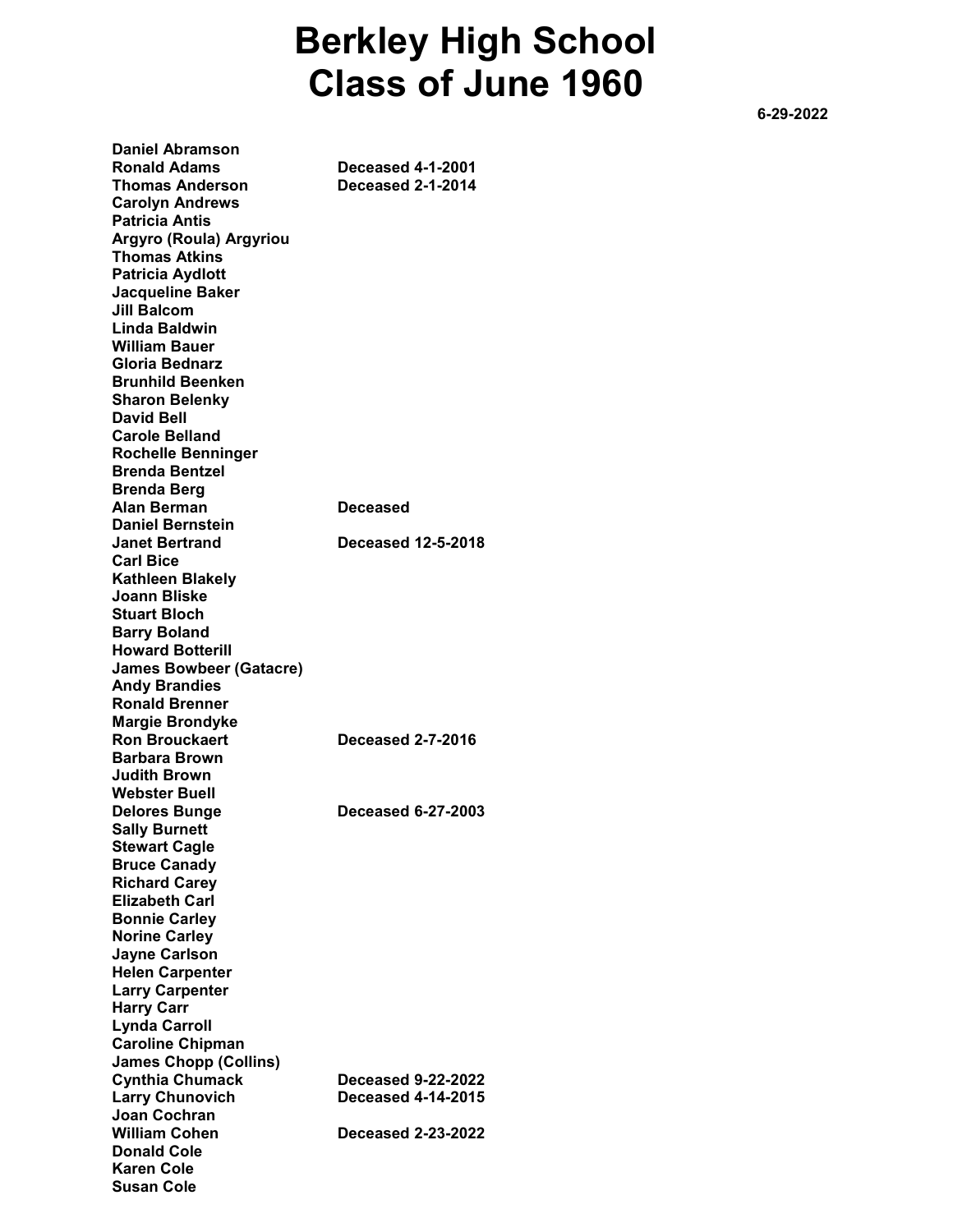| <b>Kaye Collins</b>         |                            |
|-----------------------------|----------------------------|
| <b>Michael Coleman</b>      |                            |
|                             |                            |
| <b>Judy Conger</b>          |                            |
| <b>James Costello</b>       |                            |
| <b>Linda Counts</b>         |                            |
| <b>Louanne Crane</b>        | Deceased                   |
| <b>Marilyn Crossman</b>     |                            |
| <b>Audrey Cyrus</b>         | Deceased 7-2018            |
| <b>Rosemary Czarney</b>     |                            |
|                             |                            |
| <b>Roy Darge</b>            | Deceased 4-1986            |
| Jean David                  |                            |
| <b>Fred Davids</b>          | Deceased                   |
| (Khaya) Karen Davidson      |                            |
| <b>Charles Davis</b>        |                            |
| <b>Clifford Davis</b>       |                            |
| JoAnn Davis                 |                            |
|                             |                            |
| <b>Karin Dearling</b>       | <b>Deceased 4-20-2013</b>  |
| <b>Dorothy Delehanty</b>    |                            |
| <b>Gloria Demute</b>        |                            |
| Vincenzo De Palma           |                            |
| <b>Ronald Descamps</b>      | <b>Deceased 4-21-2015</b>  |
| Lyle Dever                  | <b>Deceased 11-25-2003</b> |
|                             |                            |
| <b>Darlene Dichtel</b>      | <b>Deceased 4-27-2019</b>  |
| <b>Dwright (Doug) Doney</b> |                            |
| <b>Carol Doran</b>          |                            |
| Marcia Dresner              |                            |
| <b>Edward Drinkard</b>      |                            |
| Sandi Drobeck               |                            |
|                             |                            |
| <b>James Drury</b>          |                            |
| <b>Darryl Dubpernett</b>    |                            |
| <b>Robert Durgy</b>         | Deceased 12-1969           |
| <b>Janet Duthe</b>          |                            |
| <b>Edward Eggleston</b>     |                            |
| <b>Stephen Endico</b>       |                            |
| <b>Melvy Erman</b>          |                            |
| <b>Susan Everman</b>        |                            |
|                             |                            |
| Patricia Fild               |                            |
| Susan Fisher                |                            |
| <b>Janet Fitch</b>          |                            |
| <b>Paul Flavin</b>          | Deceased 1973              |
| <b>William Florence</b>     | <b>Deceased 1-30-2007</b>  |
| <b>Marilyn Floyd</b>        |                            |
|                             |                            |
| <b>John Foltz</b>           |                            |
| <b>David Forman</b>         |                            |
| <b>Thomas Fowler</b>        |                            |
| <b>Robert Francis</b>       |                            |
| Ann Ganschow                |                            |
| <b>Marie-Luise Gartner</b>  |                            |
|                             |                            |
| <b>Marty Gault</b>          |                            |
| <b>Dolores Gelemey</b>      |                            |
| <b>Arthur Genser</b>        |                            |
| <b>Gordon Gibb</b>          |                            |
| John Gibson                 | <b>Deceased 2018</b>       |
| <b>Robert Gillespie</b>     | Deceased                   |
| <b>Gerald Gleason</b>       | <b>Deceased 10-1-2004</b>  |
| <b>Charles Goeckel</b>      |                            |
|                             |                            |
| <b>Wayne Goforth</b>        | <b>Deceased 10-1-1995</b>  |
| <b>Jerry Goin</b>           |                            |
| Glenn Graham                |                            |
| <b>Richard Granger</b>      |                            |
| <b>Diane Groeveveld</b>     |                            |
| <b>Ronald Guiseppe</b>      |                            |
|                             |                            |
| Susan Haight                |                            |
| <b>Gerald Haking</b>        |                            |
| Ceola Halme                 |                            |
| <b>Fred Hannert</b>         |                            |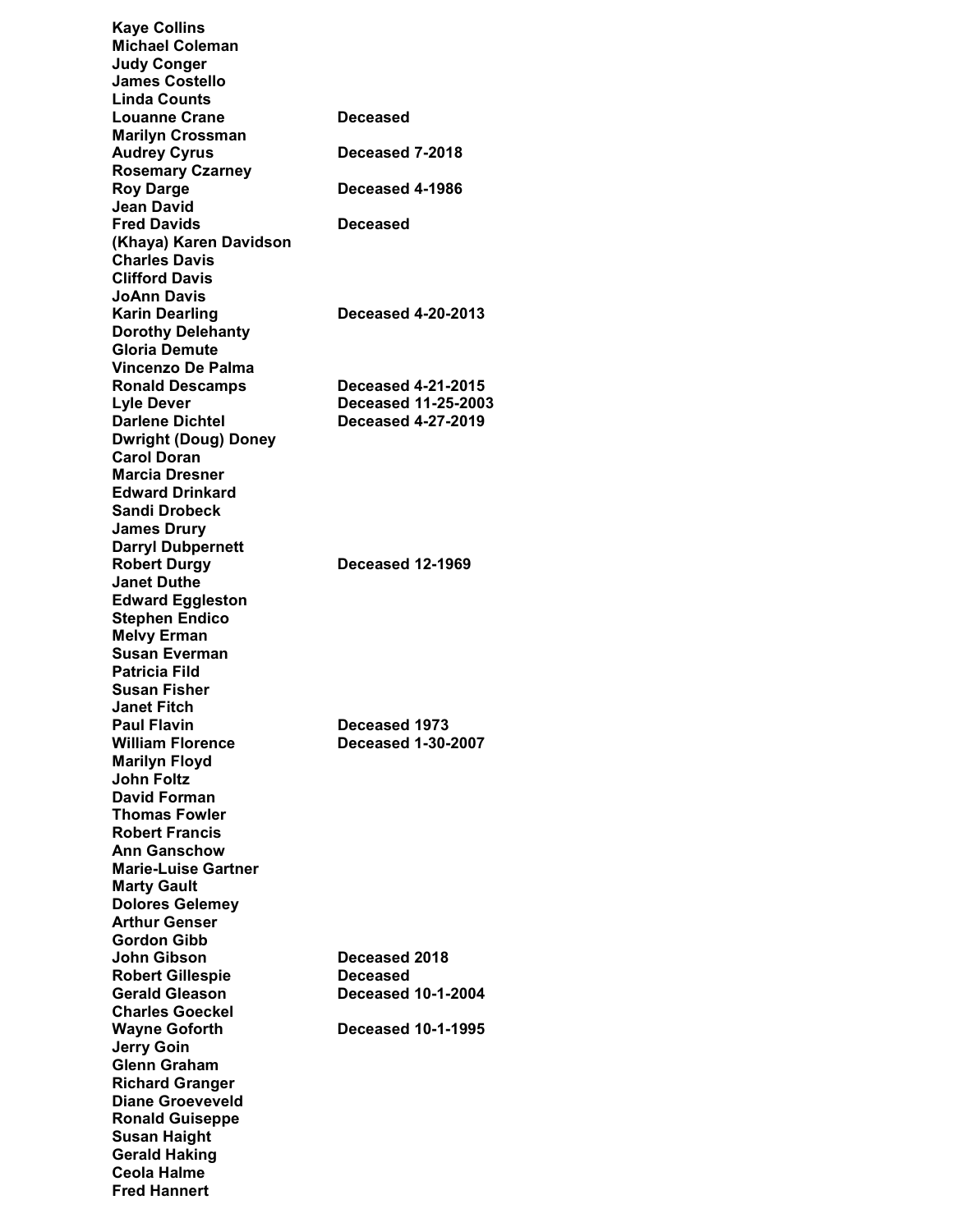| <b>Carl Hardies</b>           |                            |
|-------------------------------|----------------------------|
| <b>Shirley Hardin</b>         | <b>Deceased 9-14-2016</b>  |
| <b>Barbara Harris</b>         |                            |
| James Hasselback              |                            |
| <b>Frank Helsom</b>           |                            |
| <b>James Herbst</b>           |                            |
|                               |                            |
| Joanne Herman                 |                            |
| <b>Frank Hill</b>             |                            |
| <b>Robert Hirschfeld</b>      |                            |
| <b>Michael Hogan</b>          |                            |
| <b>Wendy Hollingsworth</b>    |                            |
| <b>Paul Hoover</b>            |                            |
| <b>Dennis Hosmer</b>          |                            |
|                               | Deceased                   |
| <b>Hal Hostetter</b>          |                            |
| <b>Allan Houston</b>          |                            |
| Gretchen Huhn                 |                            |
| Barbara Huhta                 |                            |
| <b>Raymond Inderrieden</b>    |                            |
| Paula Jackson                 |                            |
| <b>Merrily Jacobs</b>         | <b>Deceased 4-1-2014</b>   |
| <b>Sandra Jacobs</b>          |                            |
|                               |                            |
| <b>Raymond James</b>          |                            |
| <b>William James</b>          |                            |
| Janet Jensen                  | Deceased 5-12-2013         |
| Jim Jessmon                   |                            |
| <b>Eugene Johnson</b>         |                            |
| <b>Judith Johnston</b>        |                            |
| <b>Roberta Jones</b>          | <b>Deceased</b>            |
|                               |                            |
| Janith Jordan                 | Deceased                   |
| Kenneth Kain                  | Deceased                   |
| <b>Richard Kaloustian</b>     |                            |
| <b>John Kalt</b>              | <b>Deceased 7-28-2007</b>  |
| <b>Cathleen Kaye</b>          |                            |
| <b>Nancy Kendall</b>          |                            |
| Norma Kern                    |                            |
| <b>Carol King</b>             |                            |
|                               |                            |
| <b>Roger King</b>             |                            |
| <b>Harold Kingsbury</b>       |                            |
| <b>Merrill Kirby</b>          |                            |
| Sharon Kish                   |                            |
| Stuart Klein                  |                            |
| Michael Kroger                |                            |
| <b>Lawrence Kushner</b>       |                            |
| Keith LaGore                  | <b>Deceased 12-31-2013</b> |
|                               |                            |
|                               |                            |
| <b>Donald Landvoy</b>         | <b>Deceased 1-19-2017</b>  |
| <b>Susan Lansky</b>           | Deceased                   |
| <b>Robert Larkins</b>         |                            |
| <b>Muriel LaPointe</b>        | <b>Deceased 5-25-2017</b>  |
| <b>Judith Lemke</b>           | <b>Deceased 2-14-2002</b>  |
|                               |                            |
| <b>Sandra Lerner</b>          | <b>Deceased 1-6-2010</b>   |
| Jeanne Lewis                  | <b>Deceased 7-28-2013</b>  |
| <b>Judy Lewis</b>             |                            |
| <b>Judy Licholat</b>          |                            |
| <b>Thomas Linklater</b>       | <b>Deceased 8-19-1999</b>  |
| <b>Raymond Linovitz</b>       |                            |
| David Lipinski                |                            |
| Karen Lobb                    | <b>Deceased 5-9-2013</b>   |
|                               | <b>Deceased 7-14-2012</b>  |
| <b>Harriet Loepp</b>          |                            |
| <b>Mayra Lopez Aquino</b>     |                            |
| <b>Lorman Lunsten</b>         | <b>Deceased 10-6-2017</b>  |
| <b>Kenneth MacIntosh</b>      | <b>Deceased 1-9-2006</b>   |
| <b>William (Bud) Mahaffey</b> |                            |
| <b>Dennis Malcolm</b>         |                            |
| <b>Gary Manley</b>            |                            |
| <b>James Manning</b>          |                            |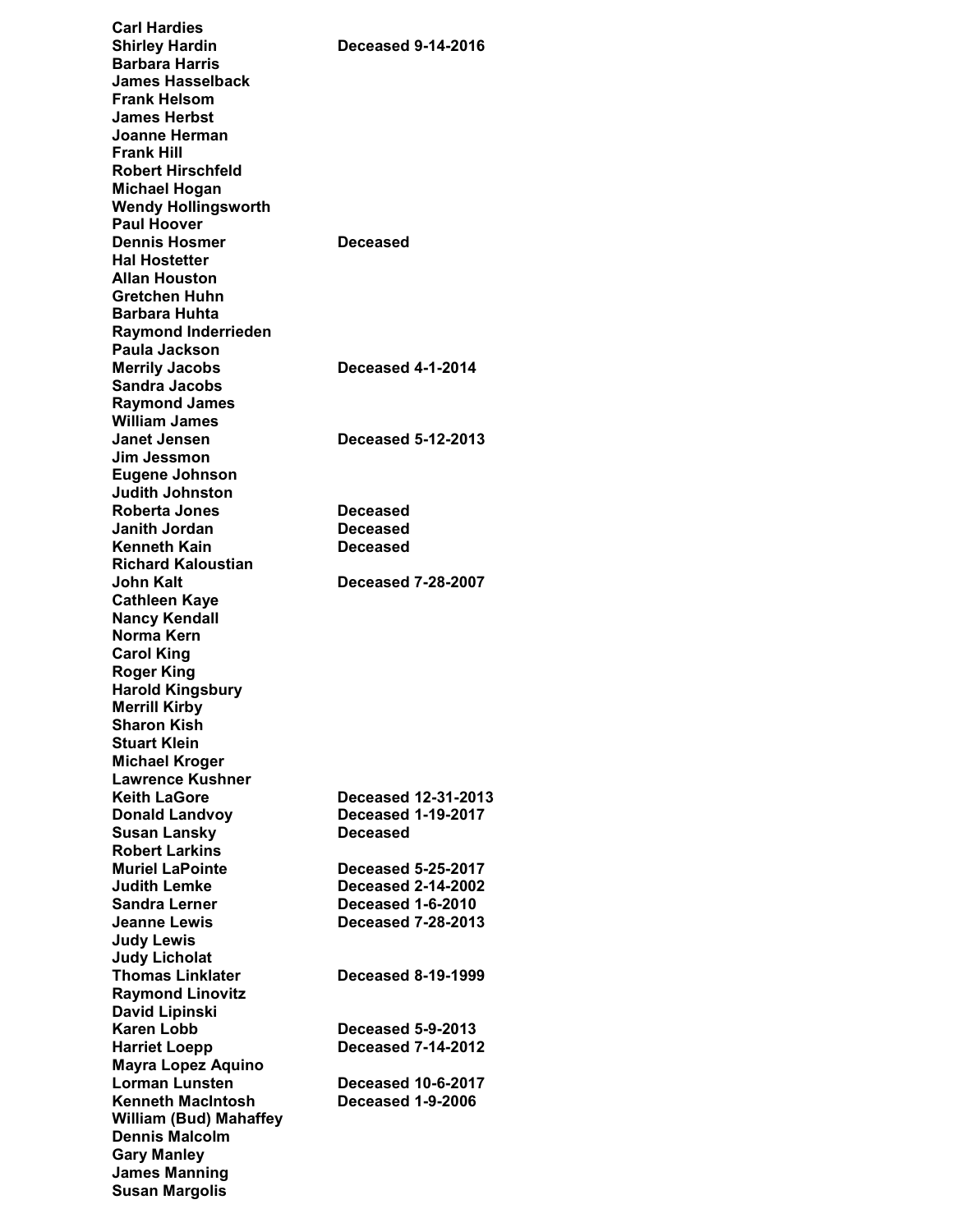| <b>Dennis Marth</b><br><b>David Martin</b><br>Kenneth Martin                                  |                                       |
|-----------------------------------------------------------------------------------------------|---------------------------------------|
| Deanna Matley<br><b>Marilyn McCabe</b><br><b>Art McClellan</b>                                | <b>Deceased 8-14-1971</b><br>Deceased |
| <b>John McGill</b><br><b>James McGory</b><br><b>Danield McGrath</b><br><b>Richard McGrath</b> |                                       |
| <b>Ruth McMuller</b><br><b>Sandra McPherson</b>                                               |                                       |
| <b>William Meinke</b><br>Sara Michael                                                         | <b>Deceased 2-4-1996</b>              |
| Kenneth Michalski<br><b>Robert Militzer</b>                                                   |                                       |
| Allan Miller<br><b>Ronald Miller</b>                                                          | <b>Deceased 9-1-2010</b>              |
| <b>Sharon Miller</b><br><b>Stephen Miller</b>                                                 | <b>Deceased 1-13-2018</b>             |
| <b>Carol Ann Modell</b><br><b>Terrence Moreton</b>                                            |                                       |
| <b>Carole Mosier</b><br><b>Rona Moskovitz</b>                                                 |                                       |
| <b>Nancy Moulton</b>                                                                          | <b>Deceased 6-11-2015</b>             |
| <b>Albert Myers</b><br><b>Roger Nelson</b><br><b>Dale Nichols</b>                             |                                       |
| <b>Joan Norton</b><br><b>Karen Norup</b>                                                      | <b>Deceased 3-17-2021</b>             |
| <b>Donald Nylund</b><br><b>Carolyn O'Connor</b>                                               |                                       |
| <b>Jack Osmon</b><br><b>Marcia Paddock</b>                                                    | <b>Deceased 2-6-2006</b>              |
| <b>Frank Panek</b><br><b>Barry Parker</b>                                                     | <b>Deceased 1-1-2010</b>              |
| <b>Tina Parsonage</b><br><b>Margaret Patchin</b>                                              |                                       |
| <b>Ronald Pavsner</b>                                                                         | <b>Deceased 1-25-2007</b>             |
| <b>Joann Peck</b><br><b>Sharon Perreca</b>                                                    | Deceased 2-2017                       |
| John Petts<br><b>Ronald Phillips</b>                                                          |                                       |
| <b>Judy Pillard</b><br><b>Janice Placer</b>                                                   |                                       |
| <b>Dolores Puvogel</b><br><b>Elizabeth Quinn</b>                                              | Deceased                              |
| <b>Peter Quinn</b>                                                                            |                                       |
| <b>Cynthia Raney</b><br><b>Renate Rauecker</b>                                                |                                       |
| <b>Ronald Reeves</b><br>Narda Rendleman                                                       |                                       |
| Lois Rials<br><b>Patricia Richmond</b>                                                        |                                       |
| Theodore Rose<br><b>William Rose</b>                                                          | <b>Deceased 2-18-2018</b>             |
| Fran Rubenstein                                                                               |                                       |
| <b>Susan Ruff</b><br><b>Stanley Rulapaugh</b>                                                 |                                       |
| <b>Dennis Rybicki</b><br><b>Claudia Schafer</b>                                               |                                       |
| <b>Richard Schaub</b><br>John Scherden                                                        |                                       |
| <b>Charles Scherer</b>                                                                        | Deceased 12-10-2012                   |
| <b>Roger Schirmer</b><br><b>James Schmitt</b>                                                 | Deceased                              |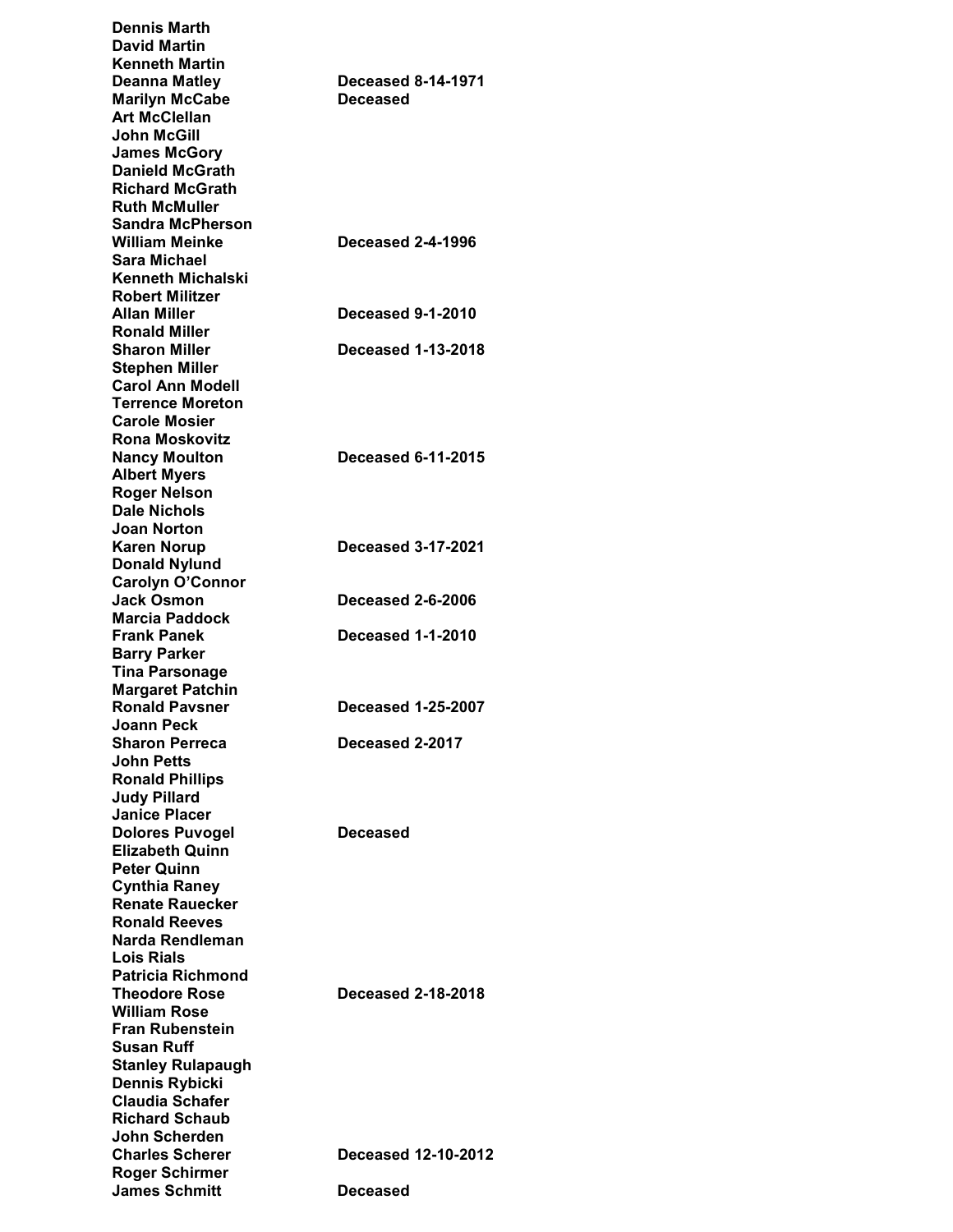| <b>William Schonherr</b>                           | Deceased 2-3-2021         |
|----------------------------------------------------|---------------------------|
| <b>Barbara Schramm</b>                             |                           |
| John Schweinsberg                                  |                           |
| <b>Gail Seeley</b>                                 |                           |
| <b>John Sharp</b>                                  |                           |
| <b>Vickie Sharpe</b>                               |                           |
| <b>William Shea</b>                                | Deceased 12-2018          |
| <b>Sharon Shutty</b>                               |                           |
| Joyce Siladi                                       |                           |
| <b>John Simon</b>                                  |                           |
| <b>Mitchell Simon</b>                              |                           |
| <b>Leslie Smith</b>                                |                           |
| <b>Thomas Smith</b>                                |                           |
| <b>Sandra Sorenen</b>                              |                           |
| Juanita Spencer                                    | <b>Deceased 3-24-2013</b> |
| <b>William Stanwick</b>                            | <b>Deceased 1-11-2019</b> |
| <b>Carolyn Steinsultz</b>                          | <b>Deceased 8-17-2005</b> |
| <b>Robert Stevens</b>                              |                           |
| <b>Robert Stilber</b>                              |                           |
| <b>Robert Stimson</b>                              | <b>Deceased 7-22-2005</b> |
| <b>Gerald Stites</b><br><b>James Stol</b>          | <b>Deceased 8-25-2013</b> |
| <b>Diann Stratman</b>                              |                           |
|                                                    | <b>Deceased 3-5-2019</b>  |
| <b>DuWayne Stratman</b><br><b>Margaret Strubel</b> | <b>Deceased 8-5-2011</b>  |
| <b>Sharon Sullivan</b>                             | <b>Deceased</b>           |
| <b>Joanne Swayne</b>                               |                           |
| <b>Jim Tamm</b>                                    |                           |
| Susan Tannenhaus                                   |                           |
| John Tasch                                         | <b>Deceased 1960s</b>     |
| <b>Barbara Taylor</b>                              |                           |
| <b>Marlene Telly</b>                               |                           |
| <b>Sally Tesmer</b>                                |                           |
| <b>Thomas Thompson</b>                             |                           |
| <b>Edward Tighe</b>                                |                           |
| <b>Donald Timo</b>                                 |                           |
| <b>Sharon Tittle</b>                               |                           |
| <b>Jim Todd</b>                                    |                           |
| <b>Gary Toivonen</b>                               | Deceased 12-21-2019       |
| <b>James Tomaw</b>                                 | <b>Deceased 1-14-2016</b> |
| <b>Neva Tremper</b>                                | Deceased 4-8-2021         |
|                                                    |                           |
| <b>Harry Tyldesley</b>                             | <b>Decesead 2-7-2010</b>  |
| <b>Sandra Uhlig</b>                                |                           |
| Darby Underwood                                    |                           |
| <b>Diane Van Proeyen</b>                           | <b>Deceased 8-15-2020</b> |
| <b>William Veder</b>                               |                           |
| <b>Carolyn Walker</b>                              |                           |
| <b>Donald Ward</b>                                 |                           |
| <b>Barbara Watt</b>                                |                           |
| <b>Valerie Wayne</b>                               | <b>Deceased 8-21-2020</b> |
| Linda Weaver                                       |                           |
| <b>Richard Weber</b>                               | Deceased                  |
| <b>David Wedlake</b>                               |                           |
| Diana Weitzel                                      |                           |
| Paula Wells                                        |                           |
| <b>Jerry West</b>                                  | Deceased                  |
| <b>Michael West</b>                                |                           |
| <b>Harold Westenberg</b>                           | <b>Deceased 6-6-2009</b>  |
| <b>James Westerdale</b>                            |                           |
| <b>Edward Jerry White</b>                          | <b>Deceased 6-22-2022</b> |
| <b>Robert Wiechman</b>                             |                           |
| <b>Sharonne Williams</b><br><b>Janice Wilson</b>   |                           |
| <b>Michael Wilton O'Neil</b>                       |                           |
| <b>Morley Winograd</b>                             |                           |